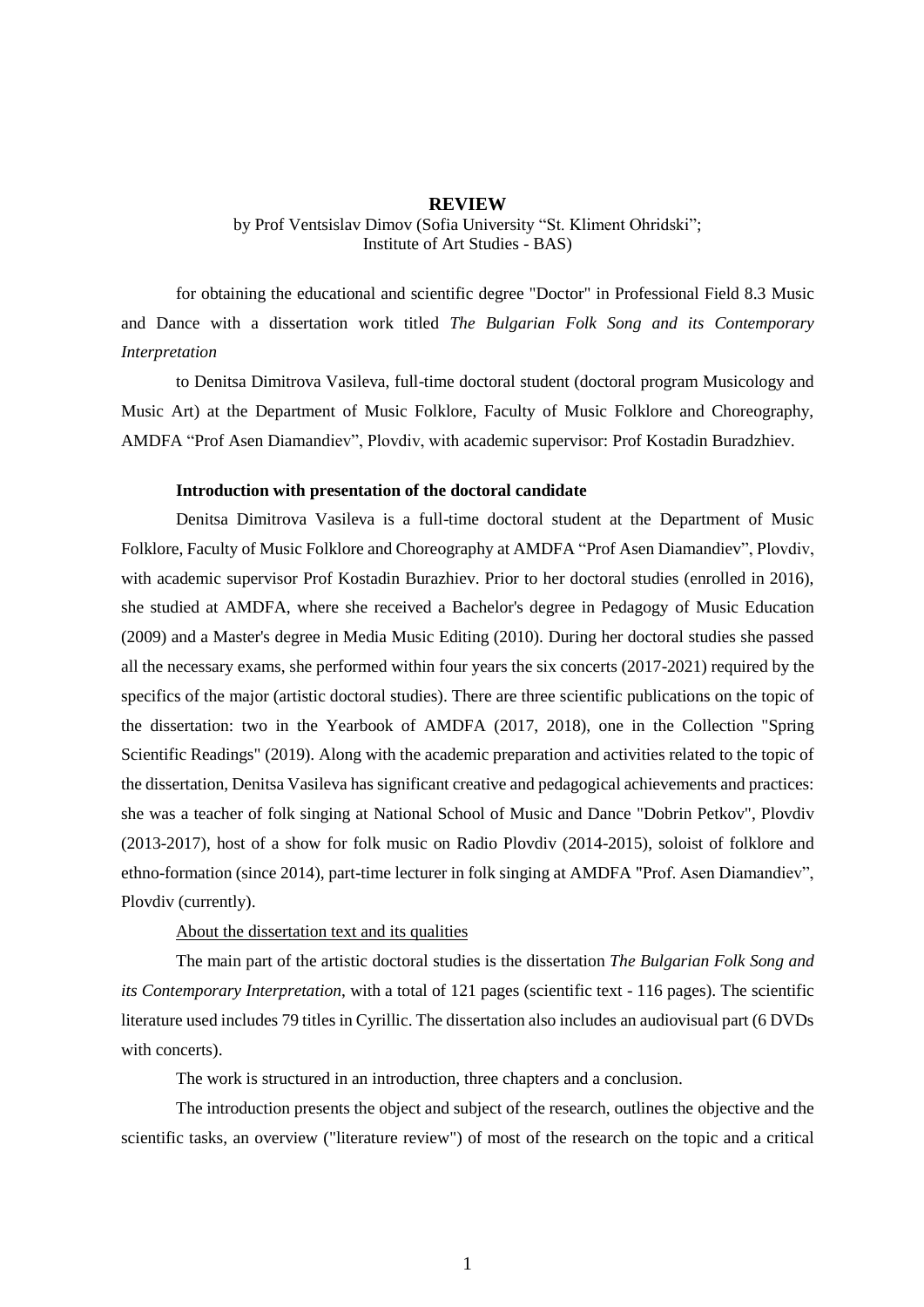review of the sources. The contents of the chapters in the dissertation are summarized, the main methods in the work are indicated.

The first chapter, entitled "The folk song as an object of scientific research", includes five parts: "Recorded authentic samples - a fixed image of the ancient interpretation", "Classification of Bulgarian folk songs - a theoretical interpretation of performing authenticity", "Laments - an authentic form of "Modern" improvisation", "Melody - the adaptive "conservative" element of the folk song" and "Summary". Vasileva has tried to present the dimensions of the folk song in time through the above accents: during the millennia of the premodern oral tradition - of group identity and memory, and of personal and creative expression; in the modern times after the Revival - the folk song as written and sound recorded, distributed and researched, and as a stage realization of processed samples and author's works.

The second chapter "The role of institutions for the development of folk songs" describes and analyzes the institutional factors in three directions: "Radio - a factor in transforming folk music"; "Folk song and dance ensembles - a kind of engine in evolutionary processes" and "Schools - the other reading of folk songs." The chapter ends with "Summaries".

The third chapter, entitled "Modern factors contributing to the development of folk song", looks for the causes and agents of the development of folk song beyond the institutionalized units. Vasileva finds them in the face of "the performers themselves - singers or instrumentalists, who put in the songs their creative invention and response to the tastes of modernity". The structure of the chapter contains the accents placed by the author: "wedding orchestras, new forms of collaboration with other musical styles and convincing contemporary interpretations by the singers". The chapter ends with a Summary.

The conclusion presents the main conclusions of the work *The Bulgarian folk song and its contemporary interpretation*, already made in the final parts of the three chapters of the theoretical work. The conclusion also contains the most important results of the artistic and creative part of doctoral studies - "six concerts that trace the development of the folk song and the ways of its modern presentation", which, according to the author, as stage performances "are a public demonstration of different interpretations of the folk song ". In the first concert Vasileva offers performances of original songs based on folklore. The second concert presents "the modern image of the folk song through the unusual combination of folk and classical musical instruments, by combining folklore from different regions of Bulgaria with pop and jazz elements". The third is dedicated to "emblematic songs of old masters from different folklore regions of Bulgaria processed and modernized through new arrangements." The fourth concert, called "Lyrical Choral Masterpieces", presents with the participation of the Academic Folk Choir at AMDFA Prof Asen Diamandiev choral works by famous composers in order to demonstrate the singing abilities of the doctoral student as a soloist and as a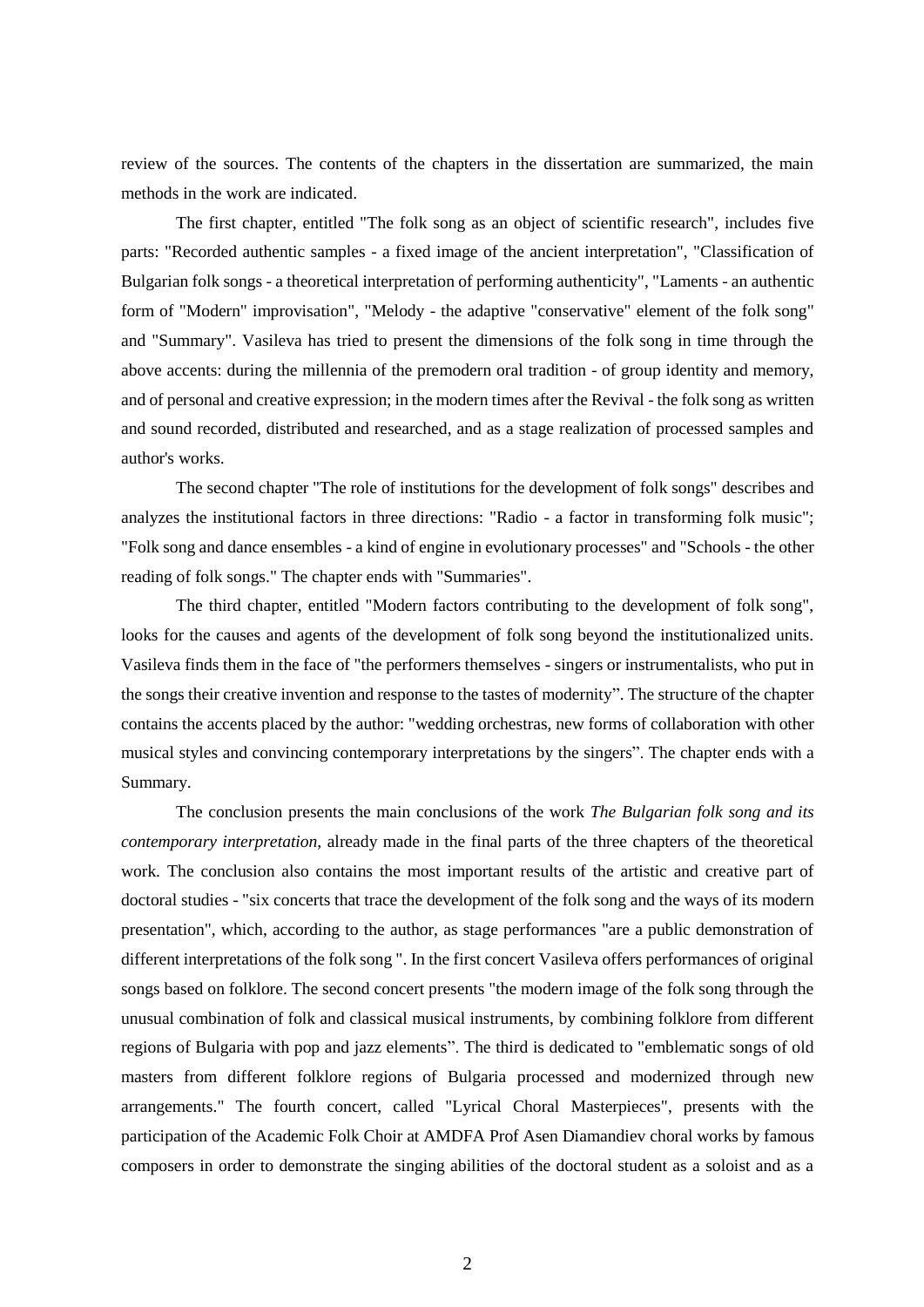member of choir. The fifth concert is dedicated to the influence of wedding orchestras on folk songs and includes "some of the most popular songs performed by doyens in wedding music". The sixth concert is a demonstration of the change in the traditional sound of the folk song, presented only with keyboard accompaniment.

The abstract (50 pages) presents the structure and main points in the dissertation, artistic and creative part, bibliography. It includes a self-report on scientific contributions and a list of publications on the topic of the dissertation (3), which cover the minimum national requirements.

Contributions of the dissertation research

Denitsa Vasileva lists the contributions of her work in eight paragraphs. I accept almost all of the contributions formulated in this way, which I summarize in three groups:

1). The theoretical part is based on numerous and different sources to derive the stages of development of the folk song and to systematize the factors influencing the development processes. The point of view is internal, of an "active vocal performer" who studies both the song and singing, as well as the instrumental accompaniment and its influence on the development of the folk song, the role in the transformations of the folk song to instrumental accompaniment in other genres (pop, jazz, ethnofolk jazz, etc.).

2). The research focuses on the individual interpretations of the folk song in some folklore pieces. For the first time, an attempt is made to summarize the contribution of the folk singers on the overall development of the song.

3). Artistic and creative development is focused on the interpretation of folk songs. It is related to the theoretical presentation of modern interpretive directions in the stage transformation of folk songs, vocally illustrated by the doctoral candidate.

To these contributions I can add a few more: the research has the qualities of relevance and applicability, it enriches the knowledge not only in applied science and educational practice related to traditional music, but also in the historical readings of the folk songs and the singers as part of the study of traditional music in modern times. It analyzes the processes that take place at the moment and in which the author is participating. It reflects the Bulgarian practices in the dynamics of the processes through diachronic analysis of a complex of many different synchronous and asynchronous sources, an important part of which is the candidate's own performing, artistic and teaching practice. The author has the necessary bibliographic awareness; her conclusions are based on rich reliable sources, she illustrates her analyzes with musical examples and confirms and presents them creatively in a highly regarded series of concerts.

## **Remarks and recommendations**

The quality of the presented scientific work would have been higher with a more critical selection of the sources and more precise editorial and stylistic work. In the first chapter, for example,